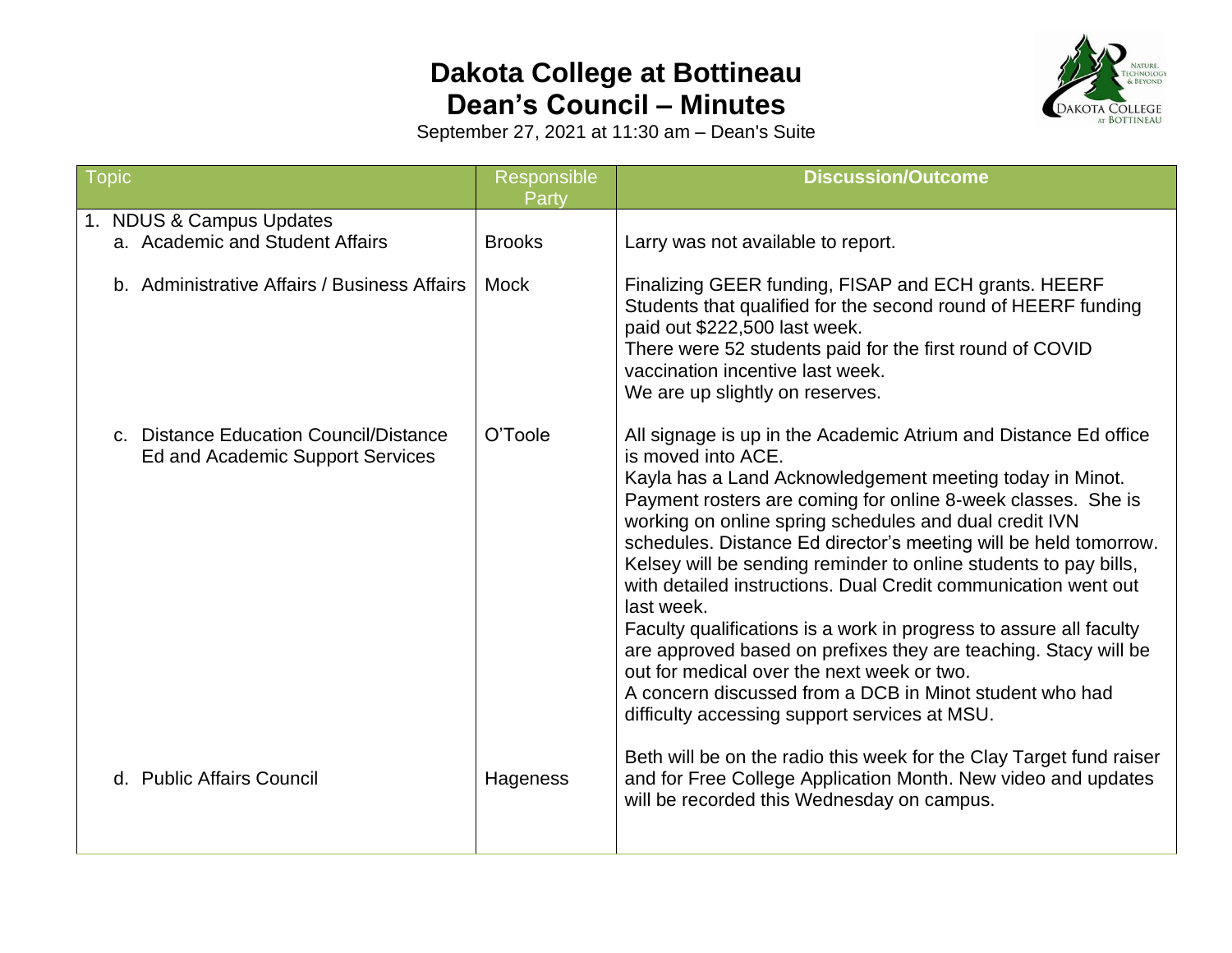## **Dakota College at Bottineau Dean's Council – Minutes**



|                                            |        | <b>AT BOTTINEAU</b>                                                                                                                                                                                                                                                                                                                                                                                                                                                                                                                                                                                                                                                                                                            |
|--------------------------------------------|--------|--------------------------------------------------------------------------------------------------------------------------------------------------------------------------------------------------------------------------------------------------------------------------------------------------------------------------------------------------------------------------------------------------------------------------------------------------------------------------------------------------------------------------------------------------------------------------------------------------------------------------------------------------------------------------------------------------------------------------------|
|                                            |        | Farm and Ranch Guide insert will be placed in October to<br>promote the program and recruit an instructor for the Stanley<br>area.<br>A news release went out on enrollment last week. KMOT and<br>The Courant contact Dr. Migler for comments. Also a release was<br>sent for the vaccine incentive was sent to the media. KMOT also<br>followed up on the incentive story.                                                                                                                                                                                                                                                                                                                                                   |
| e. Athletics                               | Migler | Dr. Migler and Athletics met with a potential softball<br>coach/instructor lead last week.                                                                                                                                                                                                                                                                                                                                                                                                                                                                                                                                                                                                                                     |
| Chancellor's Cabinet / Dean's Update<br>f. |        | Dr. Shirley and Dr. Migler will present Minot CTE Center plan to<br>the SBHE meeting in Wahpeton on Thursday.<br>Dr. Migler will meet with Faculty Senate Salary Committee later<br>this week. He will be going to WSC to teach his class tomorrow<br>morning and participate in the ND Legislative Higher Ed<br>Committee meeting in Williston in the afternoon.<br>He will be in Wahpeton for SBHE meeting on Thursday and then<br>out for personal leave until next week.<br>Also, out on Monday to help judge at the FFA District Leadership<br>in Rugby.                                                                                                                                                                  |
| 2. Other - report from Leslie Stevens      |        | Foundation activity has been fast and furious these past few weeks. We<br>held a successful Evergreen event this past Saturday. Preliminary<br>totals are showing we raised almost \$40K before expenses. A more<br>definite number will be available later this week. Over 200 people<br>attended and had a great group of students who helped with serving,<br>selling and taking photos.<br>New Events & Office Administrator started on Sept 13, Kianna Parisien.<br>She has an extensive hotel sales and events background and hit the<br>ground running with Evergreen.<br>The Foundation Annual Meeting is on Oct. 19 <sup>th</sup> . Will start selling Alumni<br>Fall Raffle tickets after October 11 <sup>th</sup> . |